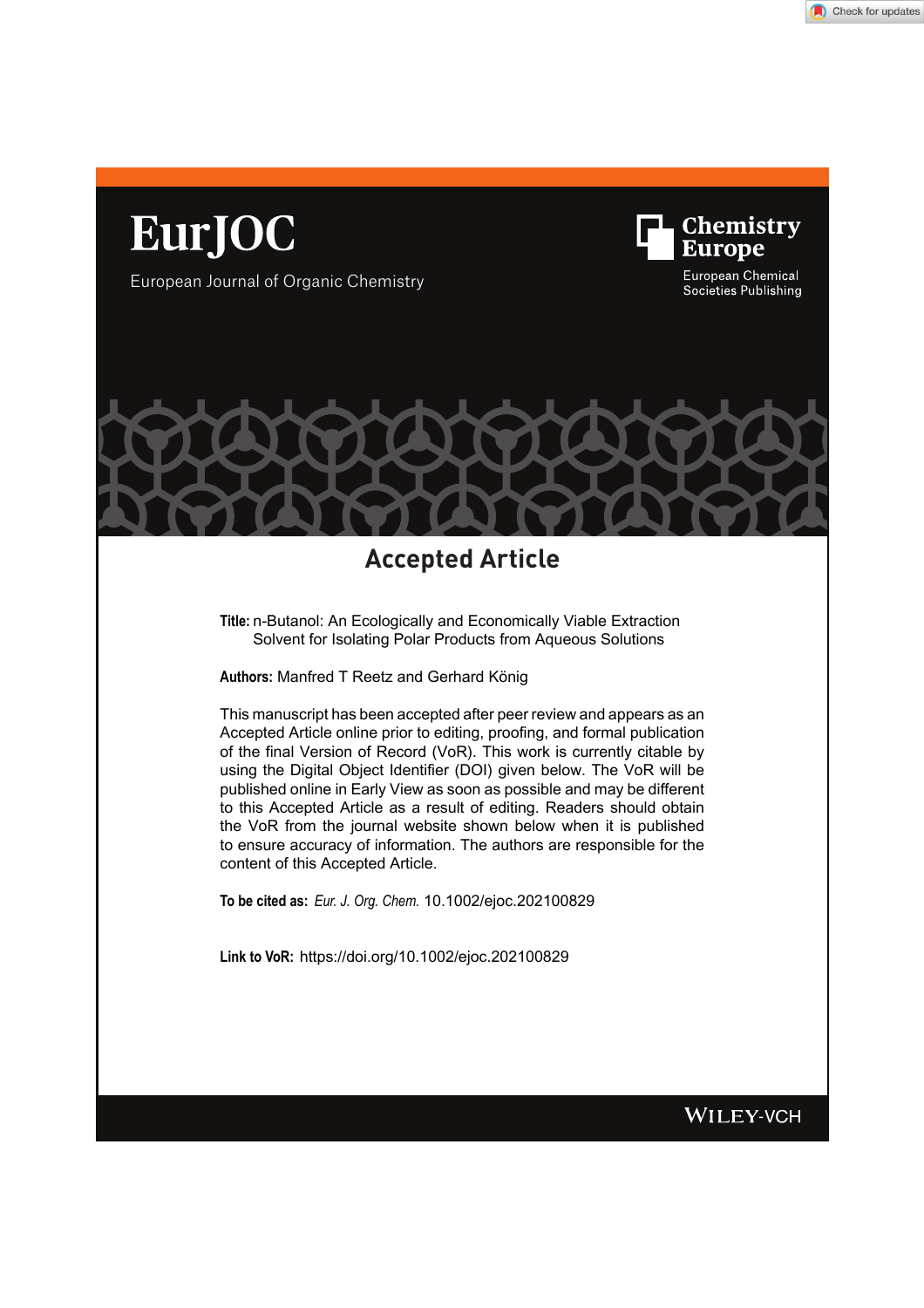# *n***-Butanol: An Ecologically and Economically Viable Extraction Solvent for Isolating Polar Products from Aqueous Solutions**

Manfred T. Reetz,\*<sup>[a] [b]</sup> and Gerhard König\*<sup>[c]</sup>

Klaus Hafner in memorium

**MINIREVIEW**

| [a] | Prof. Dr. M. T. Reetz                                      |
|-----|------------------------------------------------------------|
|     | Max-Planck-Institut für Kohlenforschung                    |
|     | Kaiser-Wilhelm-Platz 1, 45470 Mülheim an der Ruhr, Germany |
|     | E-mail: reetz@mpi-muelheim.mpg.de                          |
| ſb  | Prof. Dr. M. T. Reetz                                      |
|     | Tianjin Institute of Industrial Biotechnology              |
|     | Chinese Academy of Sciences, Tianjin, China                |
| [b] | Dr. G. König                                               |
|     | Centre for Enzyme Innovation, University of Portsmouth     |
|     | St Michael's Building, Portsmouth, PO1 2DT, United Kingdom |
|     | E-mail: gerhard.koenig@port.ac.uk                          |

**Abstract:** Water is the solvent of choice in terms of greenness and sustainability. However, it can be difficult to isolate very polar products from water. Here, we discuss the use of *n*-butanol as a solvent to extract polar compounds from aqueous solution. *n*-Butanol produces high yields and can also be sourced sustainably from biomass, which makes it attractive from a climate perspective. The reason for its high efficiency is that the wet n-butanol phase is a nanomaterial that incorporates little pockets of water that can stabilize the polar solute. Thus, the environment remains very water-like, and the presence of hydrophobic groups can tip the equilibrium towards the *n*-butanol phase. We also discuss a simple estimate whether *n*-butanol will be an efficient extraction solvent for the compound of interest based on common public databases. This should help to guide practicing organic chemists during the solvent selection process.

#### **1. Introduction**

Meeting the ambitious climate goals is a global challenge that requires the replacement of chemical production processes based on fossil fuels by more sustainable green solutions. One particular focus in that regard has to be the choice of solvent, as it is usually one of the main contributors to the climate balance of a reaction.<sup>[\[1\]](#page-5-0)</sup> To address this challenge, the toolbox of practicing organic chemists not only includes a plethora of modern reagents and catalysts, but also a variety of techniques for isolating the desired products.[\[2\]](#page-5-1)

Water is the best solvent in terms of greenness and sustainability, but its use comes with several challenges, including the extraction of reaction products. In a standard procedure, the reaction is quenched with water followed by extraction using such solvents as ethyl acetate or ether in a separatory funnel. Quite often the extraction step needs to be repeated several times for raising the final yield, but nowadays this is ecologically and economically suboptimal. This assessment pertains irrespective of the nature of the reagent or man-made catalyst or enzyme. Early suggestions for maintaining environmentally sound procedures were made decades ago.[\[3\]](#page-5-2)

More recently, general rules for green procedures in organic chemistry have been issued, which also touch on the solvent choice.[\[4\]](#page-5-3) When the desired product is fairly soluble in water, efficient extraction constitutes an acute problem. Ethyl acetate or ethereal solvents such as diethyl ether or tetrahydrofuran are not ideal for extracting polar compounds, and halo-alkanes cannot be used for environmental reasons. Guidelines for choosing solvents on an acceptable ecological level have been proposed by several groups.[\[4\]](#page-5-3) Metrics and various guides have also been suggested by pharmaceutical researchers and process engineers, including solvent choice in enzyme-catalyzed transformations.<sup>[\[4-5\]](#page-5-3)</sup>

The present mini-review focuses on the use of *n*-butanol as a renewable biogenic extraction solvent for isolating polar products. Thus, emerging modern solvents like ionic liquids,[\[6\]](#page-5-4) or supercritical carbon dioxide<sup>[\[7\]](#page-6-0)</sup> are not treated here. The same applies to deep eutectic solvents, which are a new class of ionic liquids that constitute a mixture of different Lewis or Brönsted acids and bases.[\[8\]](#page-6-1) Historically, *n*-butanol has been used on a number of occasions as an extractant for very hydrophilic compounds such as acids, but this solvent seems to have fallen out of favor over time<sup>[\[9\]](#page-6-2)</sup> even though it leads to high yields and selectivity compared to other solvents.<sup>[\[10\]](#page-6-3)</sup> Recently, the Reetz group faced the problem of isolating a water-soluble compound produced in an enantioselective enzymatic transformation.[\[11\]](#page-6-4) In a one-step enzymatic cascade reaction transforming cyclohexane into chiral cyclohexane-1,2-diol, quantitative conversion was indicated by an analytical method, but upon performing three extraction steps with ethyl acetate, a poor yield was observed. We speculated that the product is too water-soluble. Fortunately, upon turning to *n*-butanol, an almost quantitative yield of cyclohexane-1,2-diol was obtained.[\[11\]](#page-6-4) Previously, *n*-butanol had been used only sporadically as an extraction solvent in organic chemistry, [\[10,](#page-6-3) [12\]](#page-6-5) which is surprising given its positive rating as a green solvent and its low toxicity and safety issues.<sup>[\[5b,](#page-5-5) [5c,](#page-5-6) [5f,](#page-5-7) [13\]](#page-6-6)</sup> Therefore, it seems worthwhile to point out several advantages of this solvent, including its sustainable production means and its unique nanostructure that makes it an excellent choice for the extraction of polar compounds.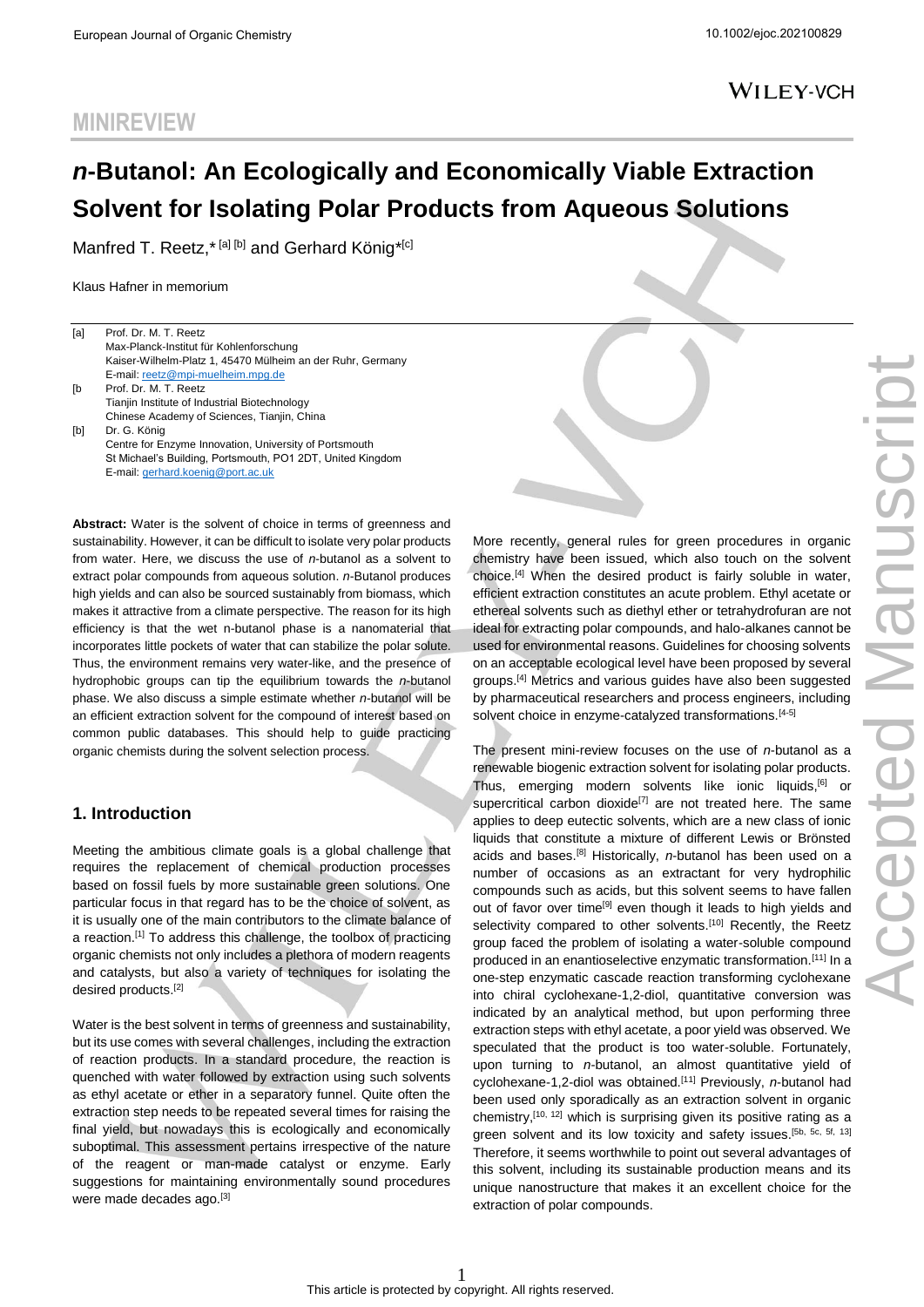# **MINIREVIEW**

Following our very promising experience with *n*-butanol and discussions with Gerhard König, at that time member of the Theory Department of the Max-Planck Institute in Mülheim, a theoretical project was initiated which led to a recent publication.<sup>[\[14\]](#page-6-7)</sup> In this study we pointed out that one of the main challenges in finding a suitable green substitute for any solvent is to predict which alternative is best for a given compound. It was concluded that solvent selection guides should be supplemented by solubility data for a diverse set of molecules in the recommended solvents, [\[14\]](#page-6-7) in order to easily find the best solvent. When experimental solubility or distribution coefficient data are not available, modern computational chemistry methods can fill this gap with relatively high accuracy, particularly if quantummechanical (QM) calculations are used to further improve the accuracy of the predictions.<sup>[\[15\]](#page-6-8)</sup> The resulting relative solvent affinities can help to guide the choice of the practicing organic chemist.

#### **2.** *n***-Butanol as a Solvent**



**Figure 1.** The wet *n*-butanol phase during extractions from water is an almost equimolar mixture of *n*-butanol and water. This snapshot from molecular dynamics simulations shows the inverted micelles of water (cyan mesh) inside of *n*-butanol (grey lines). These inverted micelles provide a very water-like environment for hydrophilic molecules.

#### **2.1. The Structure of Wet** *n***-Butanol**

n-Butanol is the shortest linear alcohol that is able to form a separate phase when mixed with water at ambient conditions.<sup>[\[16\]](#page-6-9)</sup> It is therefore suitable for liquid-liquid extraction from water. However, due to the mutual solubility of *n*-butanol and water, the *n*-butanol phase during extraction is not pure, but saturated with water. This so-called wet *n*-butanol phase exhibits an almost equimolar mixture of the two components, with a mole fraction of water of 0.4883 at 25°C. [\[17\]](#page-6-10) Wet *n*-butanol therefore has different properties than pure *n*-butanol, and those differences are mostly governed by its nanostructure. The hydroxyl group of *n*-butanol can serve both as a hydrogen bond donor and acceptor, while the short aliphatic chain can create a more hydrophobic environment. The structure of pure *n*-butanol is characterised by cyclic and linear networks of the hydroxyl groups, where five or more n-

butanol molecules interact with each other.[\[18\]](#page-6-11) In wet *n*-butanol, the water molecules aggregate in inverted micelles (Figure 1), which provide small pockets of aqueous environment. The presence of inverted micelles is analogous to the ones that were observed in other alcohols, like *n*-octanol, [\[19\]](#page-6-12) but, due to the higher water content of wet *n*-butanol, its effect on the solubility of polar compounds is more pronounced.

Our computational study showed how molecules of different sizes and polarities interact with the wet *n*-butanol phase.<sup>[\[14\]](#page-6-7)</sup> While there is a small entropic penalty for transferring very polar molecules from the water phase to the restricted volume of the inverted micelles (with diameters of about 6 to  $9.5\text{\AA}$ ), [\[14\]](#page-6-7) the interactions with the aliphatic tail of *n*-butanol can oftentimes overcome those costs if the solute contains apolar groups. Out of the partition coefficients that were evaluated in the study, only water itself, methanol and the amino acid serine exhibited a higher affinity for water, while the rest of the molecules favoured the wet *n*-butanol phase.[\[14\]](#page-6-7) Examples of polar molecules that favour the wet *n*butanol phase over aqueous solution are acetic acid, diethylamide, adenosine triphosphate, acetamide, cyclohexane-1,2-diol, as well as large organic compounds like progesterone derivatives. [\[14,](#page-6-7) [20\]](#page-6-13)



**Figure 2.** Stabilization of polar compounds in the wet *n*-butanol phase by interactions with water clusters. In this snapshot from a molecular dynamics simulation, the polar part of cyclohexane-1,2-diol (center) is solvated by a water cluster, while the less polar part interacts with *n*-butanol (grey lines). Thus, both polar and hydrophobic interactions can be maintained at the same time in the wet *n*-butanol phase.

Figure 2 shows a snapshot from a molecular dynamics (MD) simulation of cyclohexane-1,2-diol in the wet *n*-butanol phase. Here, the polar part of the solute interacts with an inverted micelle via hydrogen bonds, while the less polar aliphatic ring interacts with *n*-butanol via dispersion, thus forming both hydrophilic and hydrophobic interactions simultaneously. In addition, *n*-butanol itself can also form hydrogen bonds with the solute. This advantage can be used to extract a wide range of polar compounds with *n*-butanol. For more hydrophobic compounds it can be beneficial to employ *n*-octanol, which can also be sourced sustainably and has a lower water content. Therefore, *n*-octanol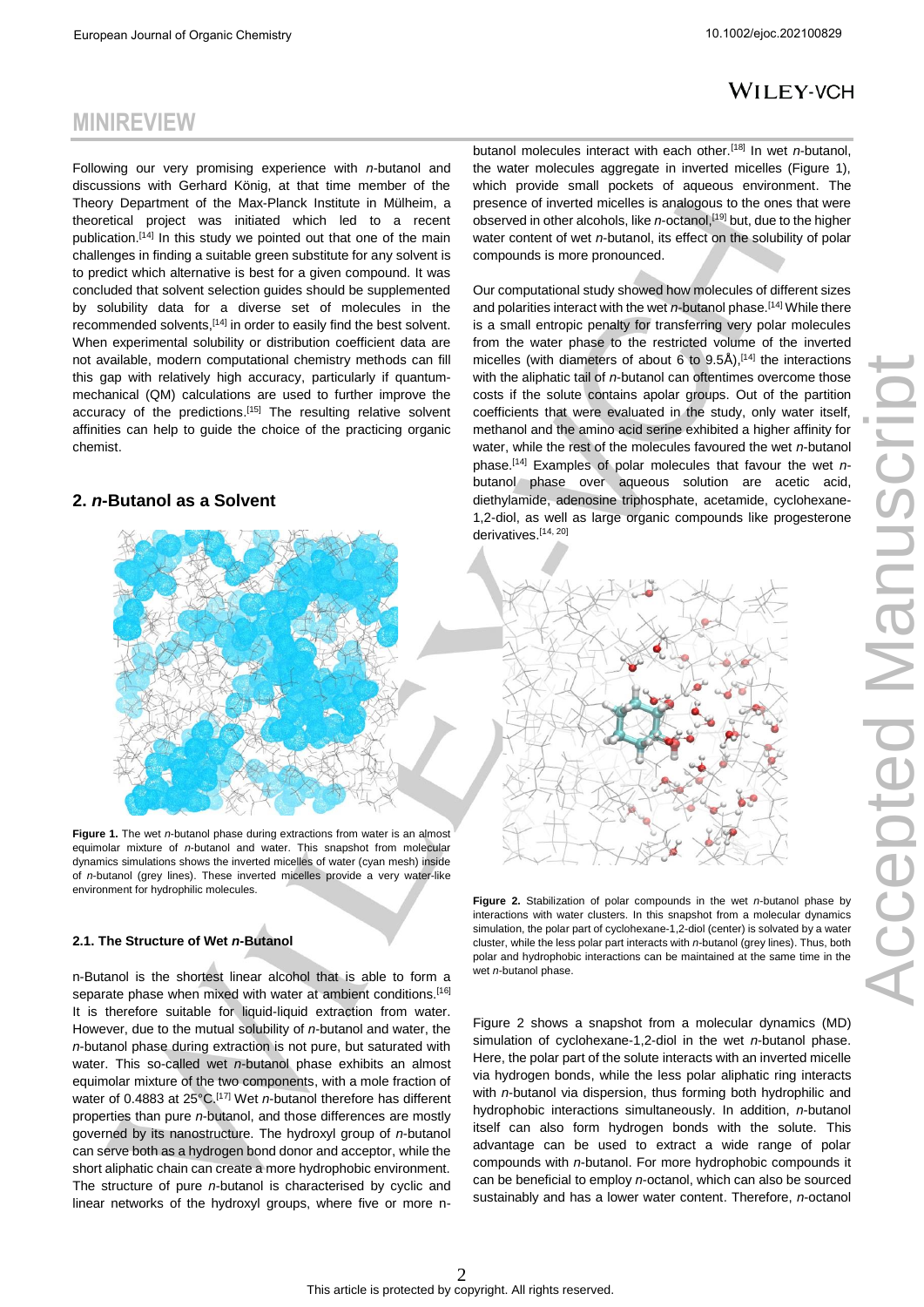**MINIREVIEW**

## **WILEY-VCH**

#### exhibits a different size distribution of its inverted micelles.<sup>[\[14,](#page-6-7) [19a\]](#page-6-12)</sup> Importantly, the nanostructure of wet alcohols can also be tuned with additives,<sup>[\[21\]](#page-6-14)</sup> which can be used to optimize the yield. Depending on the compound of interest, the pH of the aqueous solution can also play an important role for the efficiency of the extraction process.<sup>[\[10,](#page-6-3) [12e\]](#page-6-15)</sup> Finally, the nanostructure of *n*-butanol can also lead to an increased selectivity of the extraction process.[\[10\]](#page-6-3)

#### **2.2. Bio-butanol as a Sustainable Solution for Extraction**

One major advantage of *n*-butanol as a solvent is the possibility to produce it sustainably from biomass.<sup>[\[22\]](#page-6-16)</sup> The acetone–butanol– ethanol fermentation to produce *n*-butanol is actually one of the oldest biotechnological techniques and has been used on an industrial scale since World War I.<sup>[\[23\]](#page-6-17)</sup> In addition, major efforts have been invested in recent years to optimize the production of so-called bio-butanol as a green alternative to diesel for combustion engines. Bio-butanol can reduce the greenhouse gas emissions by  $60\%$  relative to diesel,  $[24]$  and higher savings are possible if it is used as a solvent. Compared to the employment of *n*-butanol as a biofuel, which requires high purities of about 99%, the use as an extractant from water can tolerate much higher water contents, as the wet *n*-butanol phase will be saturated with water in any case. Therefore, distillation or highlevel purification steps are not necessary for this application, which can lead to significant savings in terms of energy, costs, and ecological footprint.[\[25\]](#page-6-19) At the end-of-life, *n*-butanol is currently either released or incinerated for energy recovery,[\[26\]](#page-6-20) but with decreasing costs for the recovery step<sup>[\[27\]](#page-6-21)</sup> its recycling becomes a more viable option. Notably, an increased demand of *n*-butanol for the use as a solvent can also help to support the blossoming biofuel industry in its early stages.<sup>[\[28\]](#page-6-22)</sup>

#### **2.3. Conditions that Make n-Butanol a Suitable Extractant**

The best way to determine whether *n*-butanol is likely to be a suitable extractant for the molecule of interest from water is to estimate its distribution coefficient P<sub>buoh</sub> according to Nernst's law.<sup>[\[29\]](#page-7-0)</sup> The distribution coefficient gives the ratio of the concentrations of the compound in the two phases at chemical equilibrium. The  $P_{buch}$  value is larger than 1 if the concentration of the molecule is higher in the *n*-butanol phase than in aqueous solution. Thus, high P<sub>buoh</sub> values correspond to high extraction yields. In order to reach a yield of at least 99% with one extraction step with equal volumes of water and wet *n*-butanol, the P<sub>buoh</sub> value has to be higher than 99. To reach a 99% yield with two extraction steps requires a P<sub>buoh</sub> value that is higher than 9. And for three extraction steps to yield more than 99% of the molecule of interest, the distribution coefficient has to be higher than 3.65. Taking the decadic logarithm of those distribution coefficients, a logP<sub>buoh</sub> value of at least between 0.56 and 2 is required to reach a yield of 99% (depending on the extraction volume and the number of extraction steps, with continuous extraction requiring lower logP<sub>buoh</sub> values to reach the desired yield).

Ideally, the  $logP_{buch}$  values would be determined experimentally for a series of molecules and then collected in a database. But, so far, relatively few partitioning experiments have been conducted for *n*-butanol and water.<sup>[\[20,](#page-6-13) [30\]](#page-7-1)</sup> Alternatively, modern computer simulation techniques can be used to estimate the logP<sub>buoh</sub> based on the free energy of transfer between the two phases. In our computational study,  $[14]$  we calculated the log  $P_{\text{buch}}$ values of 15 different compounds. Experimental logP<sub>buoh</sub> values were only available for six of these compounds, but the simulations reproduced the experimental values with a remarkably small mean error of 0.05. This included the blind prediction of the logP<sub>buoh</sub> of cis-cyclohexane-1,2-diol, where the deviation between simulated and experimental values was only 0.02.

Other publications further support the appropriateness of our theoretical study.[\[14\]](#page-6-7) Kashefolgheta et al. tested the crosssolvation free energies of *n*-butanol with 24 other compounds, yielding errors below 1.2 kcal/mol in all cases with an analogous protocol.[\[31\]](#page-7-2) And different force fields for *n*-butanol were also tested by Cerar et al. based on experimental X-ray scattering data, where the simulations correctly reproduced the basic features of the peaks, exhibiting good qualitative agreement.<sup>[\[18c\]](#page-6-23)</sup> Liquid-liquid equilibria based on quantum-chemical calculations with COSMO-RS were also reported with errors of 0.24% relative to experimental data.[\[32\]](#page-7-3) COSMO-RS was also employed to select solvents for the extraction of food aromas.<sup>[\[33\]](#page-7-4)</sup> This indicates that computational methods can be a very useful tool for solvent selection. Notably, computer simulations offer the additional benefits that they can be easily automatized and hardly produce any waste as long as the required electricity can be sourced sustainably.

As a fast, preliminary test to see whether *n*-butanol might be a suitable solvent, it is also possible to extrapolate from logP data of similar solvents. The most common distribution coefficient in this regard is *n*-octanol/water  $(P<sub>ocoh</sub>)$ , which is often used as a measure for solubility and membrane permeation in drug design.<sup>[\[34\]](#page-7-5)</sup> Determining the  $logP<sub>ocoh</sub>$  values is also a regulatory requirement for the registration of chemicals to assess their potential impact on the environment.<sup>[\[35\]](#page-7-6)</sup> Therefore, a wide range of experimental and estimated values of the logP of *n*octanol/water can be found in public databases such as PubChem.<sup>[\[36\]](#page-7-7)</sup> Given the wealth of experimental reference data, the determination of  $logP<sub>ocoh</sub>$  values is also a suitable target for machine learning algorithms for cases where no experimental data is available.<sup>[\[37\]](#page-7-8)</sup> Thus, organic chemists can make use of the resources that were developed for drug design to guide their extraction solvent selection.

In our theoretical study,  $[14]$  we proposed a linear relationship between the logP of *n*-butanol and that of *n*-octanol, as both solvents are linear chain alcohols that exhibit inverse micelles of water in their wet phase. Based on the 15 compounds from the theoretical study,  $logP_{buch} \approx 0.69 logP_{ocoh} + 0.31$ . Remarkably, this simple equation based on pure computation was recently confirmed in a study by Hanson et al. that included 173 experimental values.<sup>[\[30\]](#page-7-1)</sup> While the slopes of the two regressions are within the experimental standard deviations, the intercept of the experimental study is higher by a value of 0.22. However, this small difference could be explained by the presence of several outliers in the experimental logP<sub>ocoh</sub> data. We, therefore, consider the level of agreement between the theoretical prediction and experiment to be absolutely remarkable.

#### 3 This article is protected by copyright. All rights reserved.

J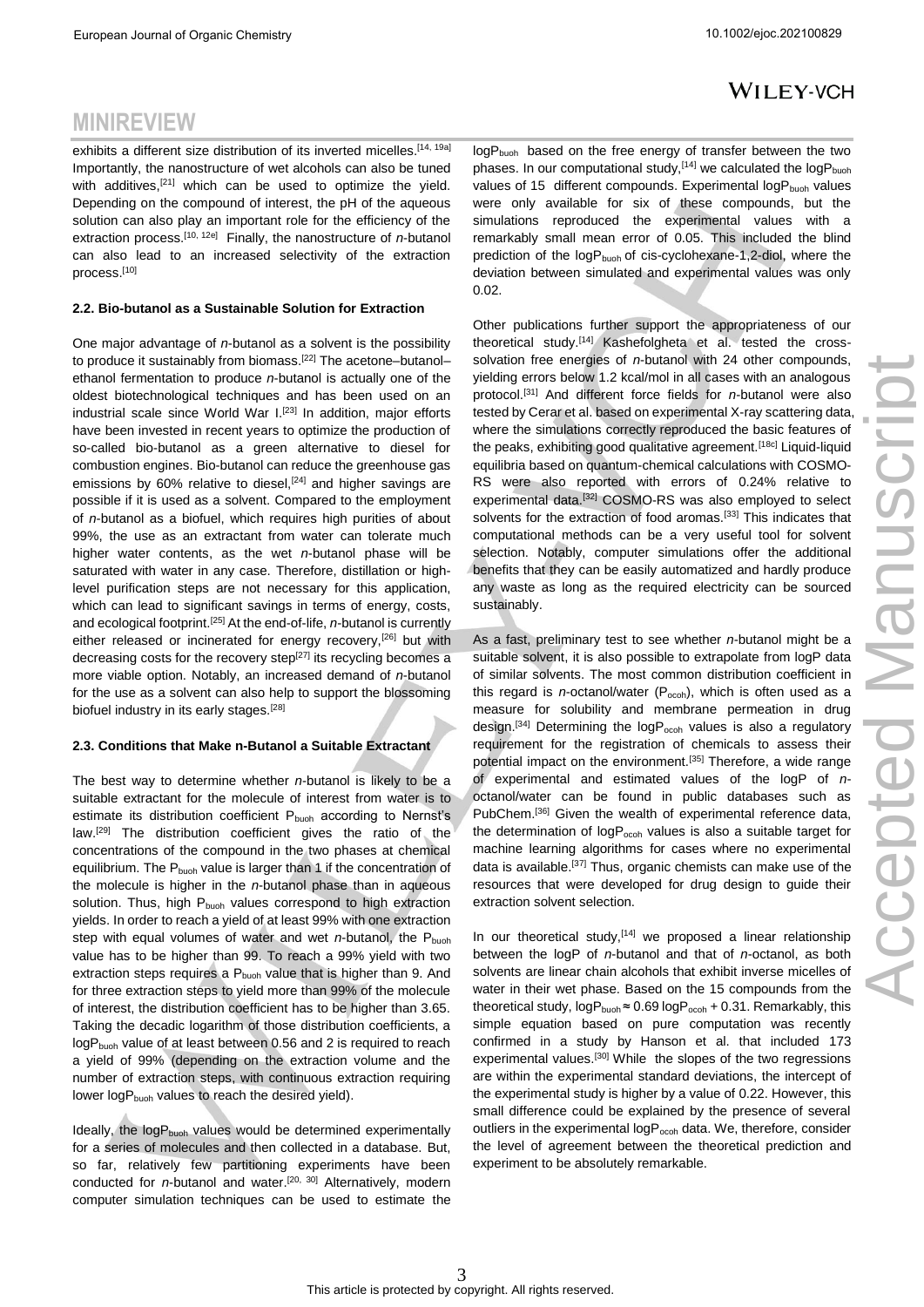## **MINIREVIEW**

#### **3. Conclusions and Perspectives**

Given the global challenge of climate change, it is the civic responsibility of every organic chemist to find greener solutions to address the needs of modern society. One particular challenge is the adequate choice of solvents, with water as the gold standard in terms of greenness. Unfortunately, traditional extraction solvents such as ethyl acetate cannot always be avoided for the extraction of organic products after an aqueous workup, which means that more research is necessary for reasons of sustainability. However, the situation is completely different when wanting to extract polar products from an aqueous medium. In such cases, ethyl acetate and other conventional solvents can indeed be avoided. As already reported in our experimental study,[\[11\]](#page-6-4) and emphasized here again, *n*-butanol appears to be well suited as an extraction solvent for isolating fairly water-

Manfred T. Reetz is an organic chemist who pioneered, inter alia, the concept of directed evolution of stereo- and regioselective enzymes as ecologically and economically viable catalysts. He worked at several universities in Germany, USA and China, the longest stay being at the Max-Planck-Institut für Kohlenforschung in Mülheim 1991-2011, which he restructured with the establishment of five independent departments.

Gerhard König works in the area of computational chemistry and biophysics. He obtained his doctoral degree at the University of Vienna in 2010 under the guidance of Prof. Stefan Boresch. He then underwent postdoctoral training with Dr. Bernard R. Brooks at the NIH, Prof. Walter Thiel at the Max-Planck-Institut für Kohlenforschung, Prof. Darrin York at Rutgers University, and Prof. Sereina Riniker at ETH Zürich. Since 2020 he is a Senior Research Fellow at the Centre for Enzyme Innovation of the University of **Portsmouth.** 





### **Acknowledgements**

MTR thanks the Max-Planck-Society for continued support. GK gratefully acknowledges financial support by Research England for E3 funding.

**Keywords:** Sustainable chemical processes • Enzymatic reactions • Extraction solvent selection • Wet *n*-butanol

soluble products. This applies to enzyme-catalyzed transformations and to reactions induced by man-made reagents and catalysts as well. We hope that this mini-review will inspire organic chemists as well as protein engineers to consider *n*butanol in future studies more so than in the past, fueled by the desire to achieve green chemistry.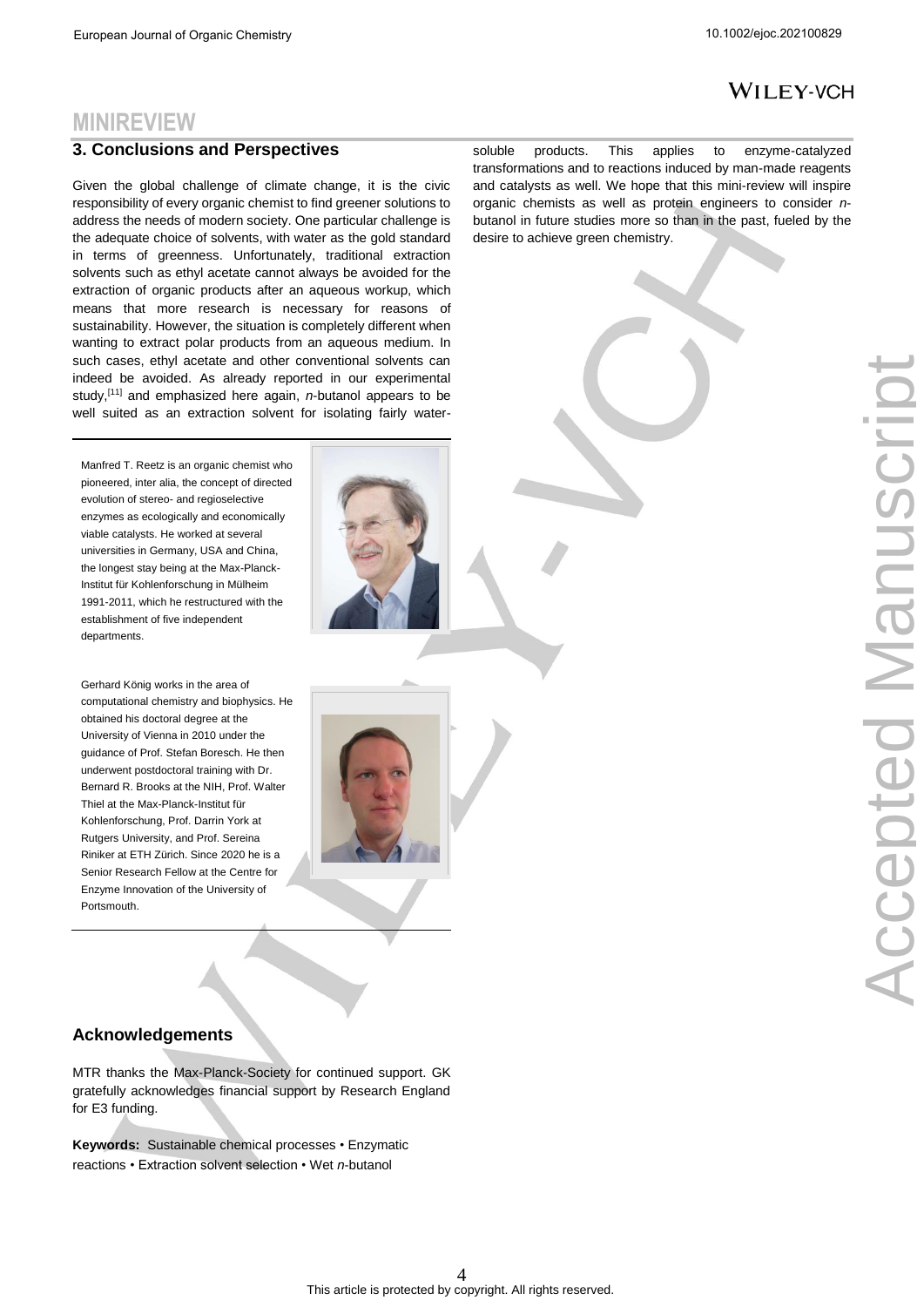# **MINIREVIEW**

### **Entry for the Table of Contents**

Insert graphic for Table of Contents here.



Water is the green solvent of choice for many reactions, but it can be challenging to extract polar compounds from aqueous solution. This problem can often be addressed with *n*-butanol, which can be produced sustainably from biomass. The wet *n*-butanol phase is a nanomaterial where polar compounds can be accommodated in inverse micelles of water. Ways to determine *a priori* whether *n*butanol is a suitable extractant are also discussed.

- <span id="page-5-0"></span>[1] a) L. Cseri, M. Razali, P. Pogany, G. Szekely, in *Green Chem.*, Elsevier, **2018**, pp. 513-553; b) C. Jimenez-Gonzalez, *Curr. Opin. Green Sustain. Chem.* **2019**, *18*, 66-71.
- <span id="page-5-1"></span>[2] a) A. Streitwieser, C. H. Heathcock, E. M. Kosower, *Introduction to organic chemistry*, 4th ed., Maxwell Macmillan International, New York, **1992**; b) A. Fürstner, *Angew. Chem. Int. Ed.* **2014**, *53*, 8587-8598; c) D. C. Blakemore, L. Castro, I. Churcher, D. C. Rees, A. W. Thomas, D. M. Wilson, A. Wood, *Nat. Chem.* **2018**, *10*, 383-394; d) S. V. Ley, Wiley Online Library, **2018**; e) P. Vogel, K. N. Houk, *Organic Chemistry: Theory, Reactivity and Mechanisms in Modern Synthesis*, John Wiley & Sons, **2019**; f) S. Caron, *Practical synthetic organic chemistry: reactions, principles, and techniques*, John Wiley & Sons, **2020**.
- <span id="page-5-2"></span>[3] a) B. M. Trost, *Science* **1991**, *254*, 1471-1477; b) R. A. Sheldon, I. Arends, U. Hanefeld, *Green chemistry and catalysis*, John Wiley & Sons, **2007**; c) N. Z. Burns, P. S. Baran, R. W. Hoffmann, *Angew. Chem. Int. Ed.* **2009**, *48*, 2854-2867; d) R. A. Sheldon, *Green Chem.* **2017**, *19*, 18-43; e) A. Alagumalai, O. Mahian, F. Hollmann, W. Zhang, *Sci. Total Environ.* **2021**, 144856.
- <span id="page-5-3"></span>[4] a) A. C. Spiess, W. Eberhard, M. Peters, M. F. Eckstein, L. Greiner, J. Buchs, *Chem. Eng. Process.* **2008**, *47*, 1034-1041; b) C. Jimenez-Gonzalez, P. Poechlauer, Q. B. Broxterman, B. S. Yang, D. A. Ende, J. Baird, C. Bertsch, R. E. Hannah, P. Dell'Orco, H. Noorrnan, S. Yee, R. Reintjens, A. Wells, V. Massonneau, J. Manley, *Org. Process Res. Dev.* **2011**, *15*, 900-911; c) J. Abildskov, M. B. van Leeuwen, C. G. Boeriu, L. A. M. van den Broek, *J. Mol. Catal. B Enzym.* **2013**, *85-86*, 200-213; d) L. Y. Ng, F. K. Chong, N. G. Chemmangattuvalappil, *Comput. Chem. Eng.* **2015**, *81*, 115-129.
- <span id="page-5-6"></span><span id="page-5-5"></span>[5] a) C. Capello, U. Fischer, K. Hungerbuhler, *Green Chem.* **2007**, *9*, 927-934; b) K. Alfonsi, J. Colberg, P. J. Dunn, T. Fevig, S. Jennings, T. A. Johnson, H. P. Kleine, C. Knight, M. A. Nagy, D. A. Perry, M. Stefaniak, *Green Chem.* **2008**, *10*, 31-36; c) D. Prat, O. Pardigon, H. W. Flemming, S. Letestu, V. Ducandas, P. Isnard, E. Guntrum, T. Senac, S. Ruisseau, P. Cruciani, P. Hosek, *Org. Process Res. Dev.* **2013**, *17*, 1517-1525; d) F. P. Byrne, S. Jin, G. Paggiola, T. H. Petchey, J. H. Clark, T. J. Farmer, A. J. Hunt, C. R. McElroy, J. Sherwood, *Sustain. Chem. Process.* **2016**, *4*, 1-24; e) L. J. Diorazio, D. R. J. Hose, N. K. Adlington, *Org. Process Res. Dev.* **2016**, *20*, 760-773; f) R. K. Henderson, C. Jiménez-González, D. J. Constable, S. R. Alston, G. G. Inglis, G. Fisher, J. Sherwood, S. P. Binks, A. D. Curzons, *Green Chem.* **2011**, *13*, 854-862.
- <span id="page-5-7"></span><span id="page-5-4"></span>[6] a) M. Freemantle, *An introduction to ionic liquids*, Royal Society of chemistry, **2010**; b) J. P. Hallett, T. Welton, *Chem. Rev.* **2011**, *111*, 3508-3576; c) N. V. Plechkova, K. R. Seddon, *Chem. Soc. Rev.* **2008**, *37*, 123-150; d) M. Poliakoff, P. Licence, *Nature* **2007**, *450*, 810-812; e) A. H. Tullo, *Chem. Eng. News* **2020**, *98*, 24-27; f) P. Wasserscheid, *Nature* **2006**, *439*, 797-797; g) T. Welton, *Chem. Rev.* **1999**, *99*, 2071-2084; h) T. Welton, *Biophys. Rev.* **2018**, *10*, 691-706; i) V. Zeindlhofer, C. Schröder, *Biophys. Rev.*  **2018**, *10*, 825-840.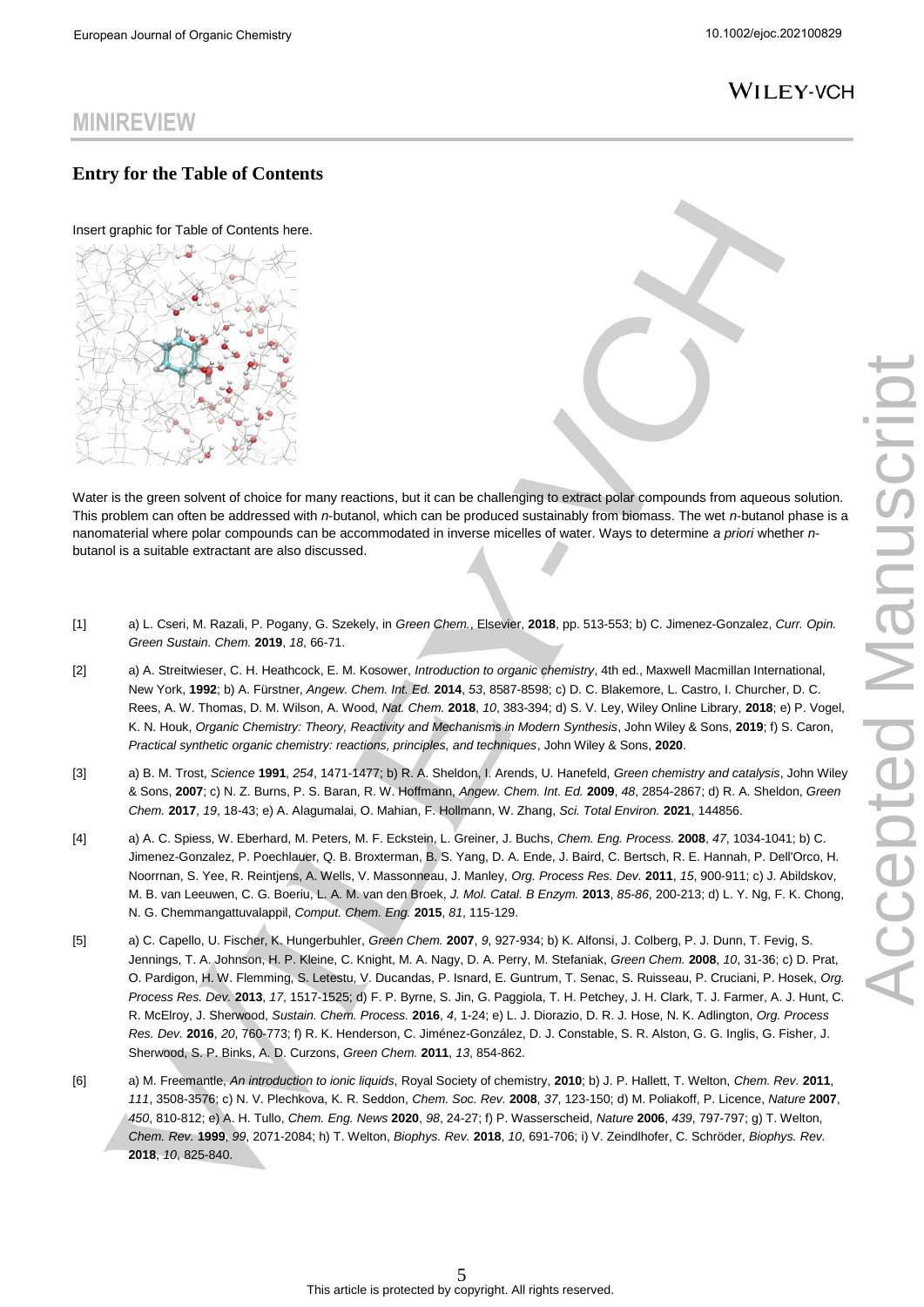# **MINIREVIEW**

- <span id="page-6-0"></span>[7] a) S. O. Essien, B. Young, S. Baroutian, *Trends Food Sci. Technol.* **2020**, *97*, 156-169; b) A. Molino, V. Larocca, G. Di Sanzo, M. Martino, P. Casella, T. Marino, D. Karatza, D. Musmarra, *Molecules* **2019**, *24*, 782; c) M. Djas, M. Henczka, *Sep. Purif. Technol.*  **2018**, *201*, 106-119.
- <span id="page-6-1"></span>[8] a) G. Gygli, X. Xu, J. Pleiss, *Sci. Rep.* **2020**, *10*, 1-11; b) B. B. Hansen, S. Spittle, B. Chen, D. Poe, Y. Zhang, J. M. Klein, A. Horton, L. Adhikari, T. Zelovich, B. W. Doherty, B. Gurkan, E. J. Maginn, A. Ragauskas, M. Dadmun, T. A. Zawodzinski, G. A. Baker, M. E. Tuckerman, R. F. Savinell, J. R. Sangoro, *Chem. Rev.* **2021**, *121*, 1232-1285; c) E. L. Smith, A. P. Abbott, K. S. Ryder, *Chem. Rev.* **2014**, *114*, 11060-11082.
- <span id="page-6-2"></span>[9] a) C. Marvel, J. Richards, *Anal. Chem.* **1949**, *21*, 1480-1483; b) F. v. Metzsch, *Angew. Chem.* **1953**, *65*, 586-598; c) A. Kertes, C. J. King, *Biotechnol. Bioeng.* **1986**, *28*, 269-282.
- <span id="page-6-3"></span>[10] Y.-H. Han, Y.-L. Park, S.-Y. Yang, H.-R. Jung, J. C. Joo, B.-K. Song, S. H. Lee, K. Park, J.-O. Ahn, Y.-H. Yang, *J. Ind. Eng. Chem.*  **2020**, *82*, 98-104.
- <span id="page-6-4"></span>[11] A. Li, A. Ilie, Z. Sun, R. Lonsdale, J. H. Xu, M. T. Reetz, *Angew. Chem. Int. Ed* **2016**, *55*, 12026-12029.
- <span id="page-6-5"></span>[12] a) G. Siewert, J. L. Strominger, *Proc. Natl. Acad. Sci. U.S.A.* **1967**, *57*, 767; b) J. Tang, M. Alexander, *Environ. Toxicol. Chem.*  **1999**, *18*, 2711-2714; c) H.-N. Xu, C.-H. He, *Sep. Purif. Technol.* **2007**, *56*, 85-89; d) J. R. Choiniere, C. R. Scott, M. H. Gelb, F. e. Tureček, *Anal. Chem.* **2010**, *82*, 6730-6736; e) K. Chawong, P. Rattanaphanee, *Int. J. Chem. Mol. Eng.* **2011**, *5*, 733-736.
- <span id="page-6-15"></span><span id="page-6-6"></span>[13] D. Segal, A. S. Bale, L. J. Phillips, A. Sasso, P. M. Schlosser, C. Starkey, S. L. Makris, *J. Appl. Toxicol.* **2020**, *40*, 72-86.
- <span id="page-6-7"></span>[14] G. König, M. T. Reetz, W. Thiel, *J. Phys. Chem. B* **2018**, *122*, 6975-6988.
- <span id="page-6-8"></span>[15] a) G. König, F. C. Pickard, Y. Mei, B. R. Brooks, *J. Comput. Aided Mol. Des.* **2014**, *28*, 245-257; b) G. König, F. C. Pickard, J. Huang, A. C. Simmonett, F. Tofoleanu, J. Lee, P. O. Dral, S. Prasad, M. Jones, Y. H. Shao, W. Thiel, B. R. Brooks, *J. Comput. Aided Mol. Des.* **2016**, *30*, 989-1006; c) F. C. Pickard, G. König, A. C. Simmonett, Y. H. Shao, B. R. Brooks, *Biorg. Med. Chem.*  **2016**, *24*, 4988-4997; d) F. C. Pickard, G. König, F. Tofoleanu, J. Lee, A. C. Simmonett, Y. H. Shao, J. W. Ponder, B. R. Brooks, *J. Comput. Aided Mol. Des.* **2016**, *30*, 1087-1100; e) G. König, F. C. Pickard, J. Huang, W. Thiel, A. D. MacKerell, B. R. Brooks, D. M. York, *Molecules* **2018**, *23*.
- <span id="page-6-9"></span>[16] S. Choi, S. Parameswaran, J.-H. Choi, *PCCP* **2021**, *23*, 12976-12987.
- <span id="page-6-10"></span>[17] M. Goral, B. Wisniewska-Goclowska, *J. Phys. Chem. Ref. Data* **2007**, *36*, 59-132.
- <span id="page-6-23"></span><span id="page-6-11"></span>[18] a) R. Böhmer, C. Gainaru, R. Richert, *Physics Reports* **2014**, *545*, 125-195; b) I. Shmyt'Ko, R. Jiménez-Riobóo, M. Hassaine, M. Ramos, *J. Phys.: Condens. Matter* **2010**, *22*, 195102; c) J. Cerar, A. Lajovic, A. Jamnik, M. Tomšič, *J. Mol. Liq.* **2017**, *229*, 346-357.
- <span id="page-6-12"></span>[19] a) B. Chen, J. I. Siepmann, *J. Phys. Chem. B* **2006**, *110*, 3555-3563; b) K. Hu, Y. Zhou, J. Shen, Z. Ji, G. Cheng, *J. Phys. Chem. B*  **2007**, *111*, 10160-10165.
- <span id="page-6-13"></span>[20] A. Leo, C. Hansch, D. Elkins, *Chem. Rev.* **1971**, *71*, 525-616.
- <span id="page-6-14"></span>[21] a) G. Cevc, I. Berts, S. F. Fischer, J. O. Rädler, B. Nickel, *Langmuir* **2018**, *34*, 6285-6295; b) S. Kamila, J. K. Dash, *J. Mol. Liq.*  **2012**, *172*, 71-75.
- <span id="page-6-16"></span>[22] a) S. Atsumi, T. Hanai, J. C. Liao, *Nature* **2008**, *451*, 86-89; b) E. M. Green, *Curr. Opin. Biotechnol.* **2011**, *22*, 337-343; c) P. P. Peralta-Yahya, F. Zhang, S. B. Del Cardayre, J. D. Keasling, *Nature* **2012**, *488*, 320-328; d) S. K. Bhatia, S.-H. Kim, J.-J. Yoon, Y.- H. Yang, *Energy Convers. Manage.* **2017**, *148*, 1142-1156; e) S. Y. Lee, H. U. Kim, T. U. Chae, J. S. Cho, J. W. Kim, J. H. Shin, D. I. Kim, Y.-S. Ko, W. D. Jang, Y.-S. Jang, *Nature Catalysis* **2019**, *2*, 18-33.
- <span id="page-6-17"></span>[23] a) H. G. Moon, Y.-S. Jang, C. Cho, J. Lee, R. Binkley, S. Y. Lee, *FEMS Microbiol. Lett.* **2016**, *363*; b) C. R. Ngoc-Phuong-Thao Nguyen, I. Meynial-Salles, P. Soucaille, *Nat. Commun.* **2018**, *9*.
- <span id="page-6-18"></span>[24] D. Fernández-Rodríguez, M. Lapuerta, L. German, *Energies* **2021**, *14*, 3215.
- <span id="page-6-19"></span>[25] J. H. Kim, M. Cook, L. Peeva, J. Yeo, L. W. Bolton, Y. M. Lee, A. G. Livingston, *Energy Environ. Sci.* **2020**, *13*, 4862-4871.
- <span id="page-6-20"></span>[26] J. H. Clark, A. J. Hunt, C. Topi, G. Paggiola, J. Sherwood, *Green Chemistry book Series, the Royal Society of Chemistry, Cambridge* **2017**.
- <span id="page-6-21"></span>[27] a) J. L. Wagner, D. Lee-Lane, M. Monaghan, M. Sharifzadeh, K. Hellgardt, *Algal Research* **2019**, *37*, 92-102; b) S. Van Wyk, A. Van der Ham, S. Kersten, *Chem. Eng. Process.* **2018**, *130*, 148-159; c) C. Cheng, F. Liu, H. K. Yang, K. Xiao, C. Xue, S.-T. Yang, *Industrial & Engineering Chemistry Research* **2020**, *59*, 7777-7786.
- <span id="page-6-22"></span>[28] J.-V. Bomtempo, F. C. Alves, F. de Almeida Oroski, *Faraday Discuss.* **2017**, *202*, 213-225.